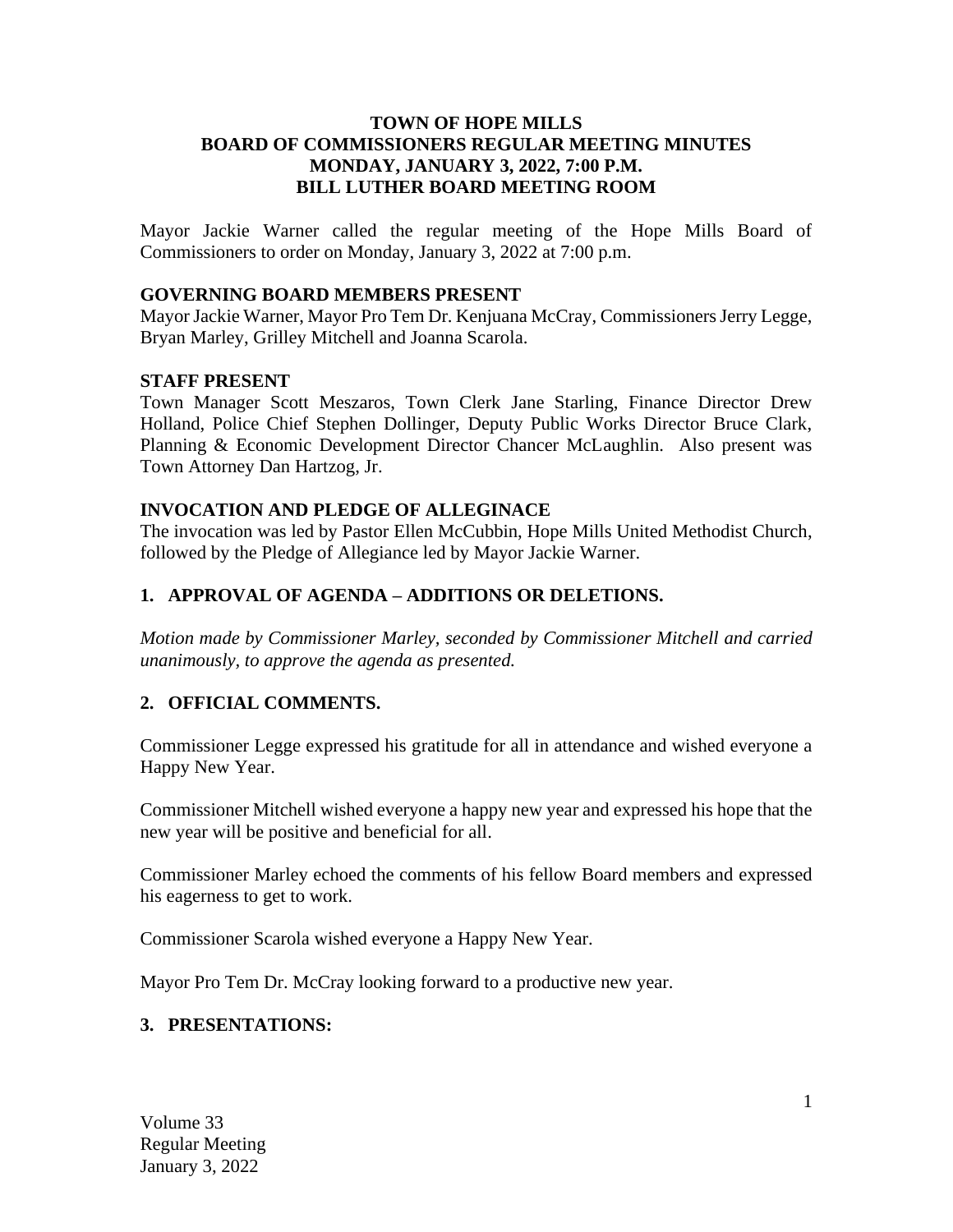a. Introduction and Ceremonial Swearing in of New Hope Mills Police Chief, Stephen F. Dollinger.

Mayor Jackie Warner administered the Oath of Office to Police Chief Stephen F. Dollinger.

Police Chief Dollinger thanked the Board, Town Manager Meszaros, and his family and expressed his commitment to the Hope Mills Police Department.

# **4. PUBLIC HEARINGS: NONE**

# **5. PUBLIC COMMENTS:**

Mr. Jeff Sports, 1449 Thoroughbred Trail, Parkton, NC. Mr. Sports recently retired from the Hope Mills Police department after 23 years of service. Mr. Sports spoke in reference to the discrepancies in pay and training budgets in the Police department.

Mr. Bill McQueen, 5903 Hunting Ridge Road, Hope Mills, NC. Mr. McQueen spoke in reference to the Town's lack of a newspaper or other printed publications to inform that public that is not on social media, and his willingness to provide one.

# **6. CONSENT AGENDA:**

a. Consideration of Approval of Draft Minutes from the December 20, 2021, Regular Board of Commissioners Meeting.

## **"END OF CONSENT AGENDA"**

*Motion made by Commissioner Mitchell, seconded by Commissioner Legge and carried unanimously, to approve the consent agenda as read.*

## **7. OLD BUSINESS: NONE**

## **8. NEW BUSINESS:**

a. Consideration of Board, Committee, and Commission Nominations**.** 

Mayor Pro Tem Dr. McCray reviewed the recommendations of the Nominating Committee as included in the agenda packet.

*Motion made by Commissioner Scarola, seconded by Commissioner Mitchell and carried unanimously, to approve the nominations for the Appearance, Parks & Recreation Advisory, Prime Movers and Veterans Affairs Committees.*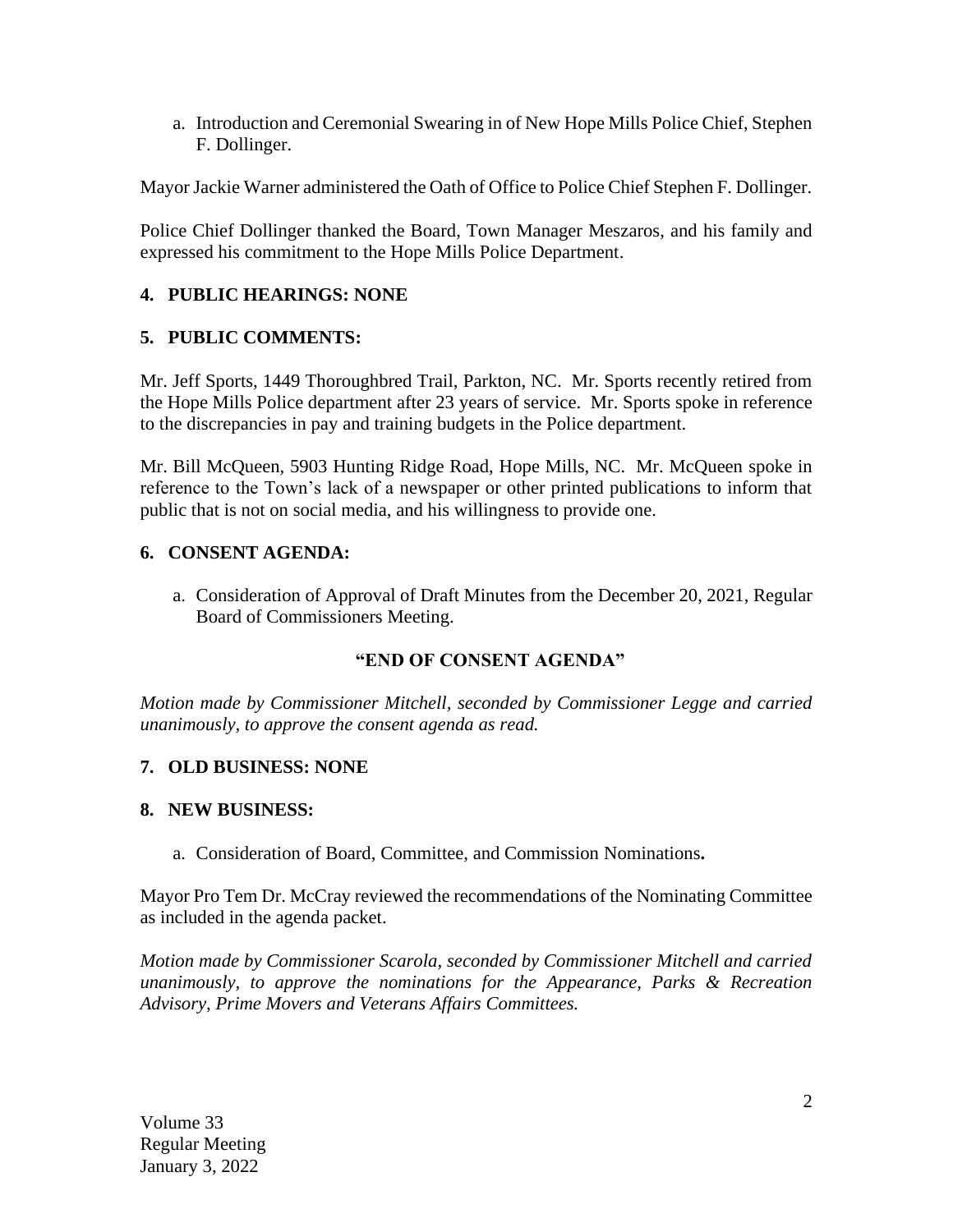Commissioner Legge remarked he was against the split opinion for the Historic Preservation Committee as that volunteer had resigned on more than one occasion and served as Chair.

Commissioner Scarola inquired if the Town has anything in place in the Rules of Procedure for Boards and Committees regarding an applicant's eligibility to serve after a specified number of resignations.

Commissioner Mitchell requested the Board move forward with the Nominating Committees recommendations and work on a new policy to address Committee resignations.

*Motion made by Commissioner Marley to approve the Historic Preservation Committee full slate and the motion carried 4 to 1, with Commissioner Legge voting against.* 

Discussion ensued regarding language for the Committee resignation policy, addressing decorum on social media and attendance.

Mayor Pro Tem Dr. McCray suggested the Board meet with all Committees in March to review committee guidelines, so all members are provided the same information at the same time.

# **9. REPORTS AND INFORMATION ITEMS:**

a. Manager's Report.

Town Manager Meszaros provided a report included in the agenda packet. Town Manager Meszaros remarked the Town will begin lowering the lake level on January  $10<sup>th</sup>$  and a level gauge flow meter will be installed between January 18-Janauary 20.

## b. Reminders.

- Thursday, January 06, 2022 at 6:00 pm **Prime Movers** meeting via zoom.
- Wednesday, January 12, 2022 at 6:00 pm **Historic Preservation Committee** meeting in the recreation center.
- Thursday and Friday, January 13-14, 2022, **BOC Essentials of Municipal Government conference** in Wilmington, NC.
- Thursday, January 13, 2022, at 7:00 pm **Budget Goals Dinner** at the Embassy Suites, Wilmington Riverfront at 9 Estelle Lee Place.
- Monday, January 17, 2022, **MLK HOLIDAY** Town offices closed.
- Tuesday, January 18, 2022, at 7:00 pm **BOC Regular Meeting** in Town Hall, Luther Board Room.
- Monday, January 24, 2022 at 6:30 pm **Parks and Recreation** meeting in the recreation center.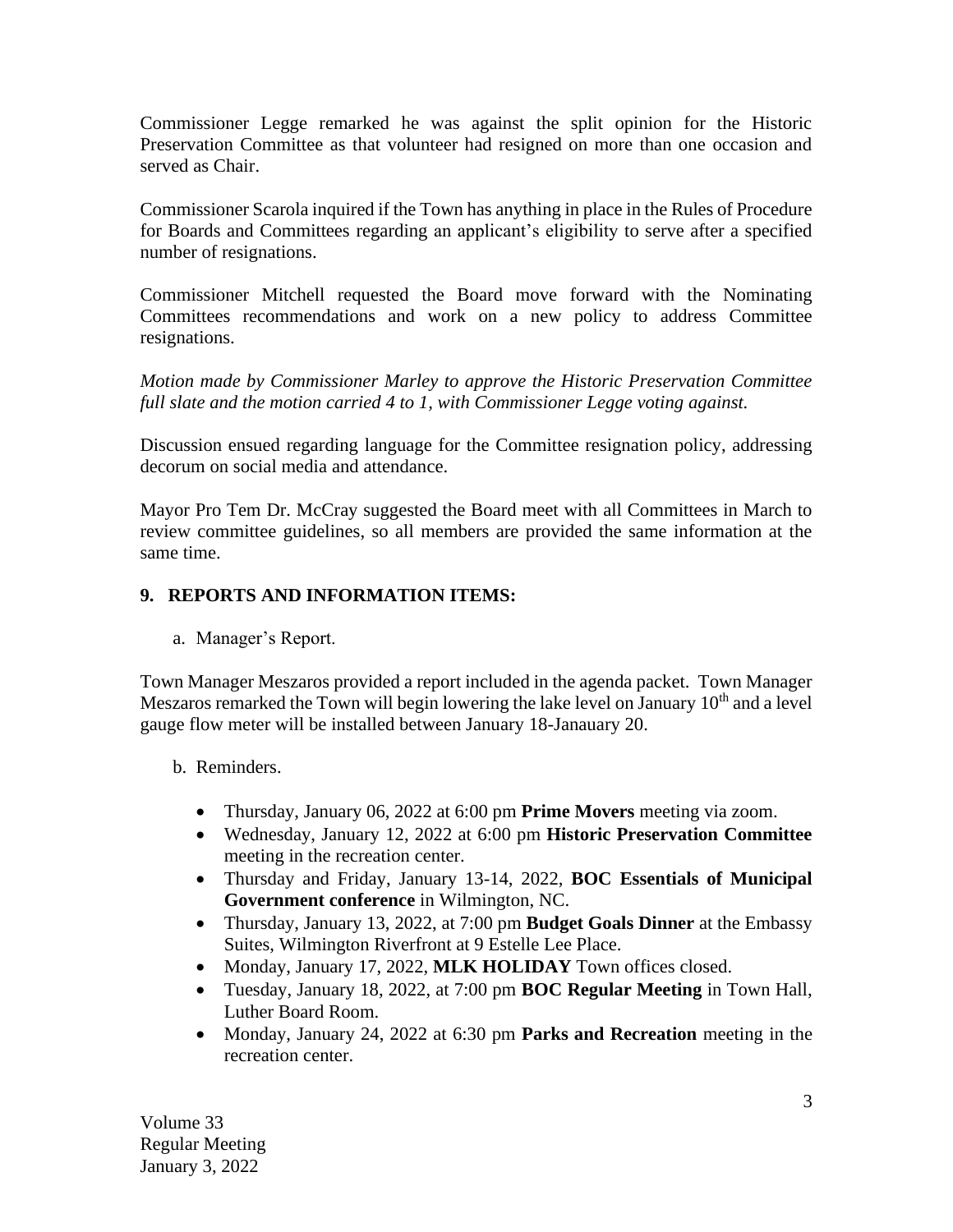- Tuesday, January 25, 2022 at 6:30 pm **Appearance Commission** meeting in the recreation center.
- Thursday, January 27, 2022 at 6:00 pm **Veterans Affairs Committee** meeting in the recreation center.
- c. Liaisons Update on Committee Activities.
	- Commissioner Bryan Marley Historic Preservation Committee
	- Commissioner Grilley Mitchell Appearance Commission, RLUAC (Regional Land Use Advisory Commission)
	- Commissioner Joanne Scarola Veterans Affairs Committee, Cumberland County Air Quality Stakeholders Committee
	- Mayor Pro Tem Dr. McCray Parks & Recreation Advisory Committee, Prime Movers

Mayor Pro Tem Dr. McCray commented the Prime Movers discussed a highway cleanup and attending MLK Prayer Break at the Crown Coliseum.

• Mayor Jackie Warner- Mayor's Youth Leadership Committee, Mid-Carolina Council of Governments, FAMPO TPB (Transportation Policy Board), FCEDC Municipal Advisory Meeting Liaison.

Mayor Warner remarked the Mayor's Youth Leadership Committee met virtually this evening with a total of 23 participants and looks to have another successful year.

The Mid-Carolina Council of Governments met to review the monies received from the state.

# **10. STAFF COMMENTS.**

## **11. CLOSED SESSION.**

a. Closed Session called pursuant to NCGS 143-318.11 (a) (6) to discuss a personnel matter and NCGS 143-318.11 (A) (3) Attorney Client Privilege.

*Motion made by Mayor Pro Tem Dr. McCray, seconded by Commissioner Legge and carried unanimously, to conduct a closed session pursuant to NCGS 143-318.11 (a)(6) to discuss a personnel matter and NCGS 143-318.11 (a)(3) to consult with the Town Attorney on matters within the Attorney-Client privilege.*

Mayor Warner instructed the Board to assemble in the front conference room at 7:36 p.m.

At 8:20 p.m. Mayor Warner called the regular meeting back to order.